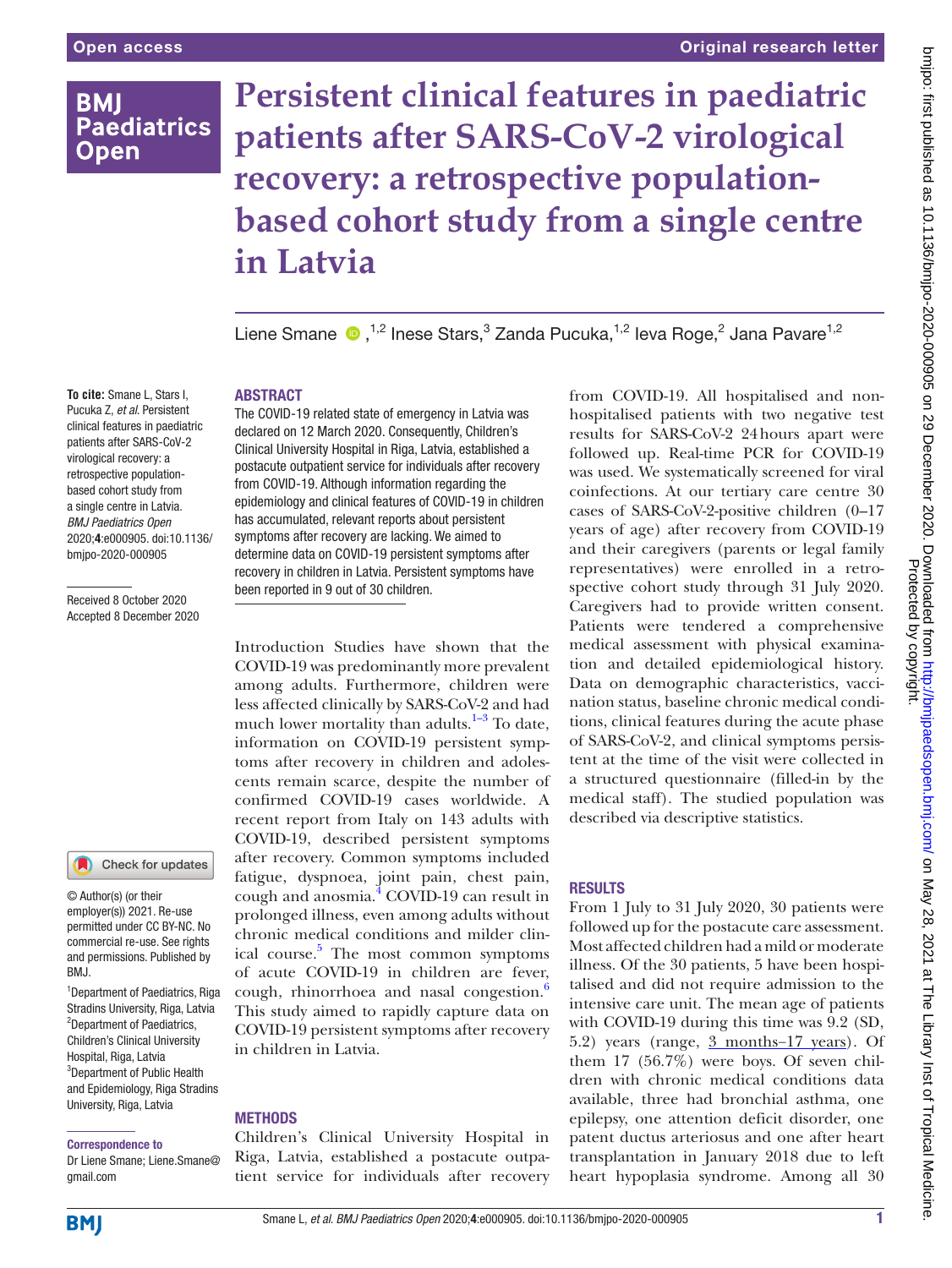<span id="page-1-0"></span>

| Table 1<br>Clinical characteristics of children's COVID-19<br>cases $(N=30)$ |              |
|------------------------------------------------------------------------------|--------------|
| <b>Characteristics</b>                                                       | <b>Value</b> |
| Age, mean (SD), years                                                        | 9.2(5.2)     |
| Age group, n (%)                                                             |              |
| 1 month to <1 year                                                           | 1(3)         |
| 1-4 years                                                                    | 5(17)        |
| 5-9 years                                                                    | 9(30)        |
| 10–14 years                                                                  | 10 (33)      |
| $15-17$ years                                                                | 4(13)        |
| Girls, $n$ $(\%)$                                                            | 13 (43)      |
| Boys, n (%)                                                                  | 17 (57)      |
| Vaccination, n (%)                                                           |              |
| Seasonal influenza                                                           | 4(13)        |
| BCG                                                                          | 30 (100)     |
| <b>MMR</b>                                                                   | 29 (97)      |
| Total baseline chronic medical<br>conditions, n (%)                          | 7 (23)       |
| Bronchial asthma                                                             | 3(10)        |
| Congenital heart disease                                                     | 2(7)         |
| Attention deficit disorder                                                   | 1(3)         |
| Epilepsy                                                                     | 1(3)         |
| Immunosuppressant use before<br>presentation, n (%)                          | 1(3)         |
| Acute COVID-19 symptoms, n (%)                                               |              |
| Fever, n (%)                                                                 |              |
| ≥37.5°C-38°C                                                                 | 5(17)        |
| 38.1°C-39.0°C                                                                | 4(13)        |
| >39.0°C                                                                      | 5(17)        |
| Rhinorrhoea                                                                  | 8(27)        |
| Cough                                                                        | 7 (23)       |
| Fatigue                                                                      | 7(23)        |
| Headache                                                                     | 7 (23)       |
| Stuffy nose                                                                  | 7(23)        |
| Sneezing                                                                     | 6(20)        |
| Sore throat                                                                  | 6(20)        |
| Diarrhoea                                                                    | 4(13)        |
| Anosmia                                                                      | 3(10)        |
| Ageusia                                                                      | 2(7)         |
| Poor appetite                                                                | 2(7)         |
| Myalgia                                                                      | 1(3)         |
| Shortness of breath                                                          | 1(3)         |
| Conjunctivitis                                                               | 1(3)         |
| Ear pain                                                                     | 1(3)         |
| Vomiting                                                                     | 1(3)         |
| Severity of illness, n (%)                                                   |              |
| Asymptomatic                                                                 | 5(17)        |
| Mild                                                                         | 24 (80)      |
| Moderate                                                                     | 1(3)         |

<span id="page-1-1"></span>

| Table 2 Post-COVID-19 follow-up clinical features |        |
|---------------------------------------------------|--------|
| <b>Clinical features</b>                          | Value  |
| Prolonged low-grade fever                         | 2(6.7) |
| Joint pain                                        | 1(3.3) |
| Headache                                          | 1(3.3) |
| Anosmia                                           | 1(3.3) |
| Ageusia                                           | 1(3.3) |
| Microhaematuria                                   | 1(3.3) |

patients during the acute phase of SARS-CoV-2 infection, fever was the most commonly reported symptom in 14 (46.6%) patients, rhinorrhoea in 8 (26.7%) and cough was present in 7 (23.3%), with remaining symptoms presented in [table](#page-1-0) 1. Patients were assessed a mean of 101 (SD, 17) days after onset of the first SARS-CoV-2 infection symptom. None of the patients had any symptoms of acute illness. At the time of the follow-up visit, 21 (70%) were completely free of any COVID-19-related symptoms, while 9 (30%) had at least one symptom. [Table](#page-1-1) 2 shows that patients at the time of the follow-up visit reported prolonged low-grade fever, swollen lymph glands, joint pain, headache, anosmia, ageusia and microhaematuria.

#### **DISCUSSION**

The COVID-19 postacute outpatient service is currently active and we plan to actively assess children after acute COVID-19 phase in follow-up visits. This study identified that in patients who had recovery from SARS-CoV-2 infection, 30% reported for a prolonged time at least one symptom, even though children are more likely to have a mild infection. The limitations of this study include a small sample size of patients and the absence of a control group making comparison impossible.

Correction notice This article has been corrected since it was first published. Provenance and peer review statement has been added.

Contributors LS collected and analysed the data and wrote the first draft of the manuscript. All authors collected the data, contributed to the study design, revised the manuscript and approved the final version.

Funding This study was supported by the National Research Program to Mitigate Consequences of COVID-19 (VPP-COVID-2020/1-0011).

Competing interests None declared.

Patient and public involvement Patients and/or the public were not involved in the design, or conduct, or reporting, or dissemination plans of this research.

Patient consent for publication Not required.

Ethics approval The study protocol questionnaire and informed consent forms were reviewed and approved by the ethics committee of Riga Stradins University and by the Institutional Review Board of Children's Clinical University Hospital (No. 6-1/07/35).

Provenance and peer review Not commissioned; externally peer-reviewed.

Open access This is an open access article distributed in accordance with the Creative Commons Attribution Non Commercial (CC BY-NC 4.0) license, which permits others to distribute, remix, adapt, build upon this work non-commercially, and license their derivative works on different terms, provided the original work is properly cited, appropriate credit is given, any changes made indicated, and the use is non-commercial. See:<http://creativecommons.org/licenses/by-nc/4.0/>.